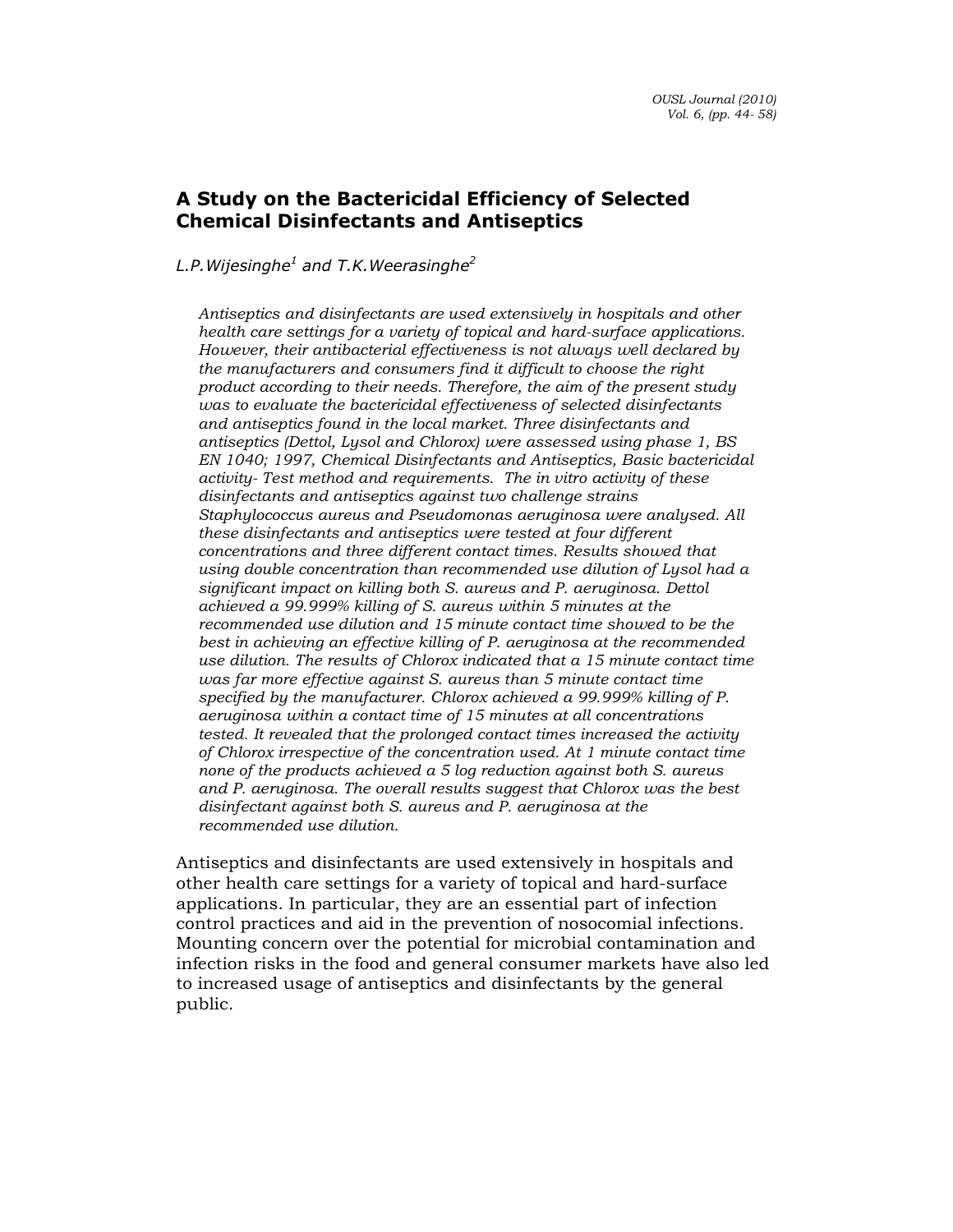Antiseptics are biocides or products that destroy or inhibit the growth of microorganisms in or on living tissue (e.g. health care personnel hand washes and surgical scrubs); and disinfectants are similar but generally are products or biocides that are used on inanimate objects or surfaces. Disinfectants can be sporostatic but are not necessarily sporicidal (Johnston et.al, 2002).

A wide variety of active chemical agents (or "biocides") are found in antiseptics and disinfectants. Depending on the chemical nature of disinfectants and antiseptics they can be categorized into several groups. They are alcohols, phenolics, halogens, Quaternary Ammonium Compounds (QACs) and aldehydes. The mode of action of disinfectants and antiseptics differ greatly according to the chemical substance present. The choice of the disinfectant to be used depends on a particular situation. Some disinfectants have a wide spectrum (kill nearly all microorganisms), whilst others kill a smaller range of disease-causing organisms, but are preferred for other properties (they may be non-corrosive, non-toxic, or inexpensive) (Pelczar et.al 1993).

The basic principle now widely accepted is that, the antimicrobial efficiency of a disinfectant or an antiseptic is examined at three stages of testing (Pelczar et.al 1993).

The first stage concerns laboratory tests in which it is verified whether a chemical compound or a preparation possesses antimicrobial activity. For these preliminary screening tests, suspension tests are considered. In the second stage of tests, disinfection procedures and not disinfectants are examined. It is determined under which conditions and at which use-dilution for a given application the preparation is active: the tests simulate real-life situations; such tests are carrier tests for the disinfection of materials by submersion and surface disinfection tests. The last stage takes place in the field, and comprises the in-situ tests which examine whether, after a normal period of use, germs are still killed by the disinfectant solution.

There are many standards to follow in carrying out efficiency tests for disinfectants and antiseptics; American standards; European standards; ISO standards etc. In Sri Lanka the efficiency of disinfectants is tested using SLS 688:1985(Prescribe the requirements and methods of sampling and test for disinfectants). There are no Sri Lankan standards to test the efficiency of antiseptics. It is very important to test the efficiency of disinfectants and antiseptics before they are released for consumer use. Therefore, in this study, it is recommended that the efficacy test for the antiseptics and disinfectants must be carried out using British Standards as it includes test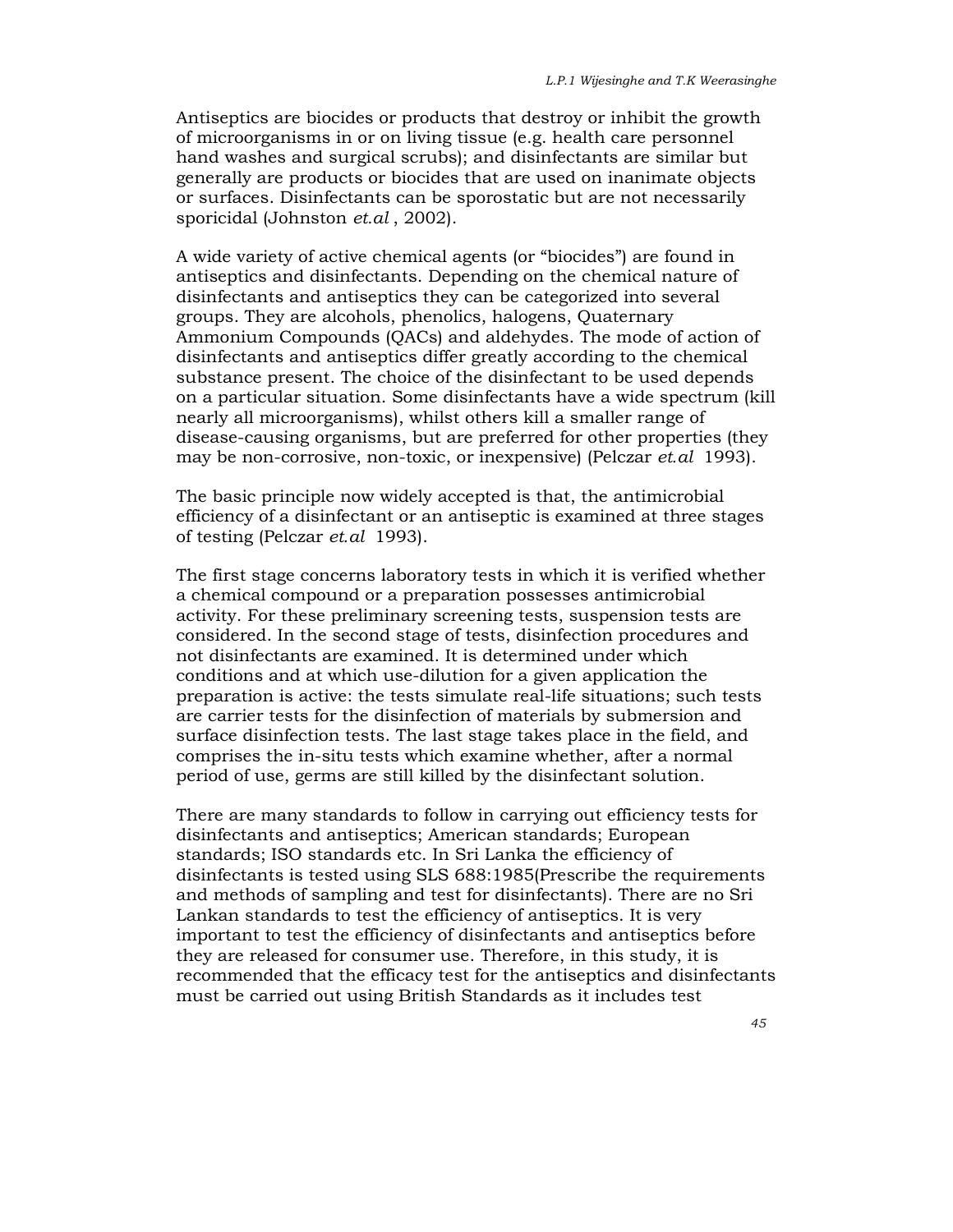methods for both types. This research focuses on the first phase of the BS EN 1040; 1997, Chemical Disinfectants and Antiseptics, Basic bactericidal activity test method and requirements (Phase 1) (Anon,1997), to test the efficiency of selected disinfectants and antiseptics from the local market. This study would be a preliminary bench work to identify the importance of developing a local standard for antiseptics and also developing new standards for disinfectants.

# Types of disinfectants and antiseptics

Alcohols are among the most widely used disinfectants and antiseptics. They are colourless hydrocarbons with one or more hydroxyl functional groups. Alcohols are bactericidal and fungicidal but not sporicidal. Some lipid containing viruses are also destroyed by alcohol (Prescott et.al , 2005). The two most popular alcohol germicides are ethanol and isopropanol usually used in about 70-80% concentration (Russel, 1981). The mode of action of alcohol depends upon its concentration. Alcohol with a concentration of 50% and higher dissolves membrane lipids, disrupts cell surface tension and compromises membrane integrity. An alcohol that has entered the protoplasm denatures protein through coagulation but only in alcohol-water solution of 50-95%. Absolute alcohol (100%) dehydrates cells and inhibits their growth (Block,1977). Some of its effectiveness as surface disinfectants can be attributed to its cleansing or detergent action, which helps in the mechanical removal of micro-organisms. Solutions of 70-95% alcohol are used as skin degerming agents. Most commonly used is ethanol (60-90%), 1-propanol (60-70%) and 2-propanol/isopropanol (70-80%) or a mixture of these alcohols. They are commonly referred to as "surgical alcohol" which is used to disinfect the skin before injections. Ethyl alcohol is used to disinfect surgical instruments, face masks, thermometers etc. Alcohol effectively kills the Staphylococcus aureus (70% Ethyl alcohol concentration in 10min), the Escherichia coli (70% Ethyl alcohol concentration in 2 min) and the Polio virus (70% Ethyl alcohol concentration in 10min) (Prescott et.al , 2005).

Phenol was the first widely used antiseptic and disinfectant. Phenolics consist of one or more aromatic carbon rings with added functional groups. The three important substances are alkylated phenols (cresols), chlorinated phenols (chlorophene) and bisphenols (hexachlorophene) (Talaro & Talaro,1996). Phenolics are strongly microbicidal and will destroy vegetative bacteria, fungi and most viruses (not hepatitis B). However, they are not reliably sporicidal (Talaro & Talaro,1996).They may be either bacteriostatic or bactericidal, depending on the concentrations used. Modes of action of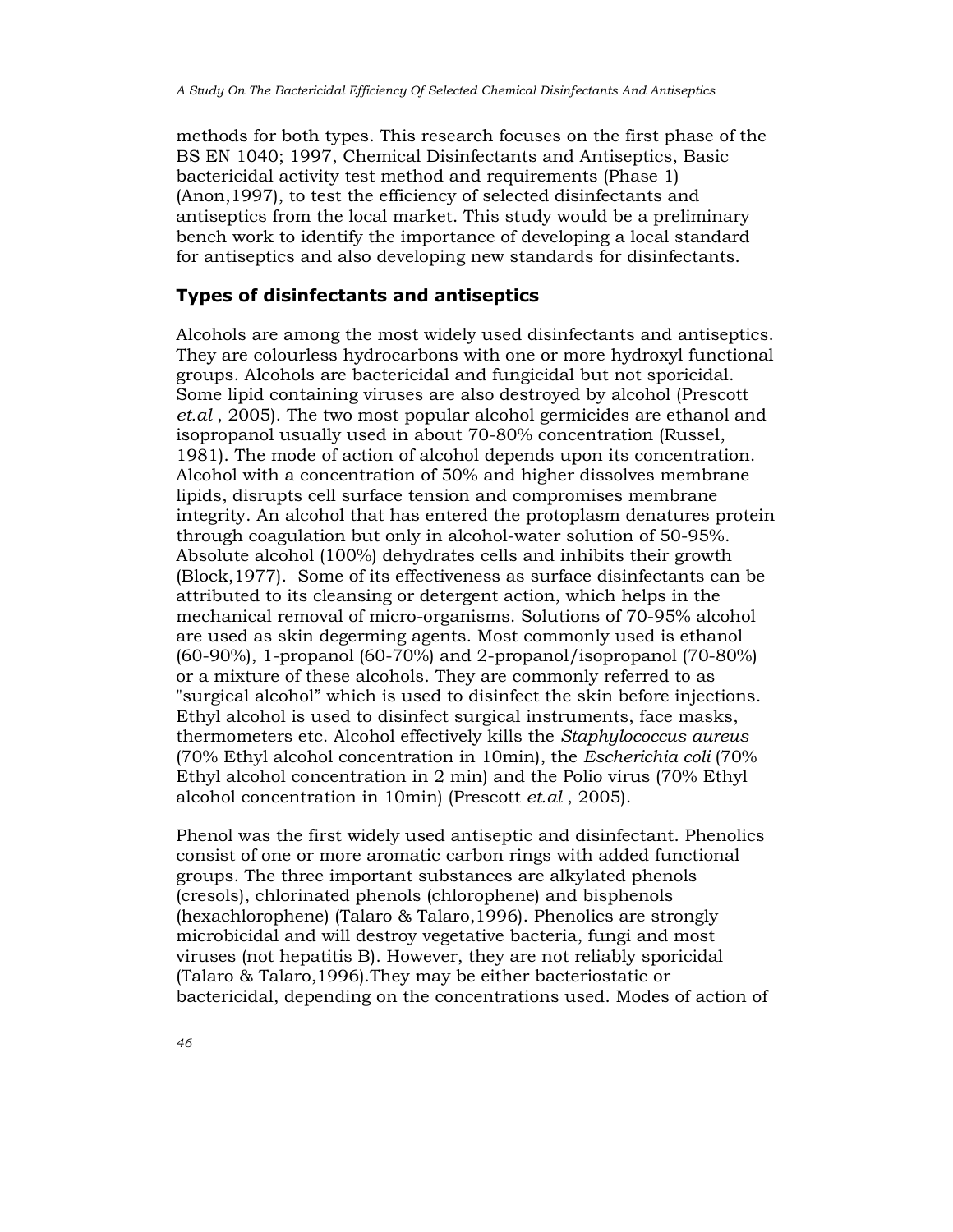phenol depend on the concentrations used. In high concentrations they are cellular poisons, rapidly disrupting cell walls and membranes and precipitating proteins. They damage the cell wall by altering the normal selective permeability of the cytoplasmic membrane, causing leakage of vital intracellular substances. In lower concentrations they inactivate the critical enzyme system (Pelczar et.al ,1993). Phenolics are active ingredients in some household disinfectants. They are also found in some mouthwashes and in disinfectant soap and hand washes. A 5% aqueous solution of phenol is used for disinfecting drains and cesspools. Phenol is rather corrosive to the skin and sometimes toxic to sensitive people.

Halogens (iodine and chlorine) are important antimicrobial agents (Prescott et.al , 2005) Most halogens exert their antimicrobial effect primarily in the non-ionic state. They are highly effective components of disinfectants and antiseptics. Halogens are strong oxidizing agents. They are sporicidal with longer exposure. The major forms used in microbial control among chlorine compounds are liquid and gaseous chlorine, hypochlorites (OCl) and chloramines (NH2-Cl) ((Talaro & Talaro, 1996). They destroy vegetative bacteria and fungi, but not their spores (Reybrouck, 1998). In solution these compounds combine with water and release hypochlorus acid (HOCl), that oxidises the sulfhydryl (S-H) group on the amino acid cysteine, that interferes with the disulfide (S-S) bridges of numerous enzymes. The resulting denaturation of the enzymes is irreversible and suspends metabolic reactions (Talaro & Talaro,1996). Chlorine is used to disinfect swimming pools, and is added in small quantities to drinking water to reduce waterborne diseases. Chloramine is used presently in drinking water treatment instead of chlorine because it produces fewer disinfection byproducts. Hypochlorites (Sodium hypochlorite), often in the form of common household bleach, are used in the home to disinfect drains, and toilets. Sodium hypochlorite is the principal ingredient in Chlorox which is a household disinfectant and a bleaching agent. Hypochlorites yield an aqueous solution of hypochlorous acid that is the true disinfectant. Chlorine and its compounds effectively kills the Staphylococcus (5% Sodium hypochlorite), the Mycobacterium tuberculosis (50ppm chlorine in 50sec), the Entamoeba cysts (0.1ppm chlorine in 150min) and the Hepatitis A virus (3ppm chlorine in 30 min)( (Talaro & Talaro ,1996). Iodine compounds have the broadest spectrum of all topical antiinfectives with action against bacteria, fungi, viruses, spores, protozoa and yeast. Iodine is used mainly as a skin antiseptic. Iodine rapidly penetrates the cells of micro-organisms where it apparently disturbs a variety of metabolic functions by interfering with disulfide bonds of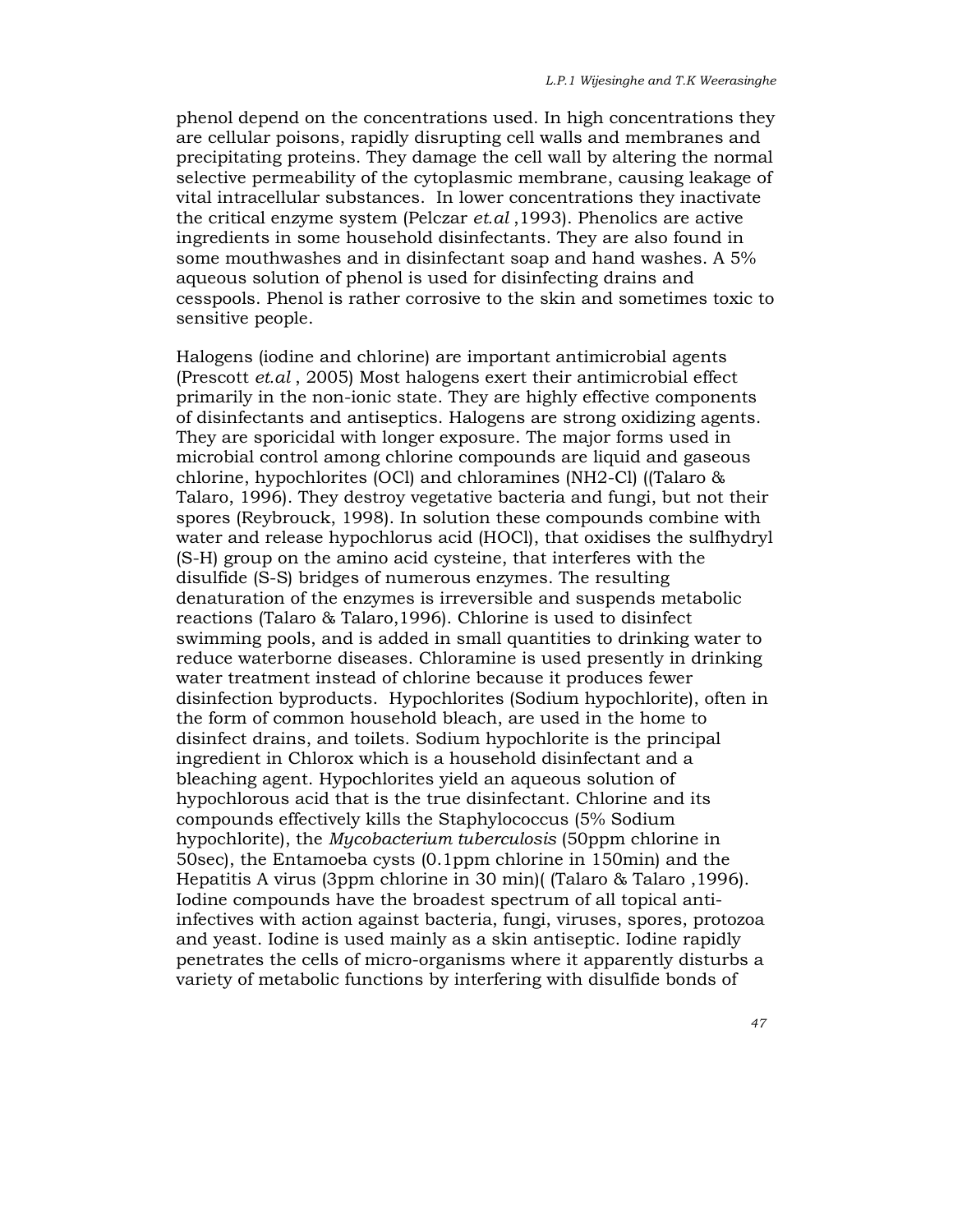protein. It also iodinates cell proteins.

Quaternary Ammonium Compounds(QAC) have positively charged quaternary nitrogen and a long chain hydrophobic aliphatic chain ((Prescott  $et.al$ , 2005). They are used as low level disinfectants (Russel, 1981). If used in medium concentrations, they are effective against some Gram-positive bacteria, viruses, fungi and algae. In low concentrations, they have microbistatic effect. QACs are ineffective against the tubercle bacillus, the hepatitis virus, Pseudomonas and spores at any concentration ((Talaro & Talaro ,1996). QACs lower cellular surface tension. This can have several effects but chief among them is the disruption of the cell membrane and the loss of its selective permeability. QACs kill micro-organisms by causing a leakage of microbial protoplasm, precipitating proteins and inhibiting metabolism (Talaro & Talaro,1996). Benzalkonium chloride is used in hand scrubs and face washes. It is also used in some pre-operative skin disinfectants (conc. 0.05 - 0.5%) and antiseptic towels. Benzalkonium chloride is the principal ingredient in Lysol, a household disinfectant. Cetylpyridinium chloride is used to disinfect food utensils and as a skin antiseptic. QACs effectively kill the Staphylococcus aureus (450ppm of QACs in 10 min) and the Salmonella typhi (300ppm of QACs in 10 min) (Russel, 1981).

Organic substances bearing a formyl (-CHO) functional group on the terminal carbon are called aldehydes. Two aldehydes used most often in microbial control are glutaraldehyde and formaldehyde. Glutaraldehyde is a yellow acid liquid with a mild odour. It is a rapid, broad spectrum antimicrobial chemical and is officially accepted as a steriliant and high level disinfectant. It kills spores in 3 hours and fungi and vegetative bacteria (even Mycobacterium and Pseudomonas) in a few minutes. Viruses including the most resistant forms appear to be inactivated after relatively short exposure times. They cross link protein molecules on the cell surface through alkylation of amino acids, a process in which a hydrogen atom on an amino acid is replaced by the glutaraldehyde molecule itself. It can also irreversibly disrupt the activity of enzymes within the cell. A 2% buffered solution of glutaraldehyde is used to disinfect hospital and laboratory equipment ((Talaro & Talaro ,1996). Glutaraldehyde effectively kills the Staphylococcus aureus( 2% glutaraldehyde in <1 minute), the Mycobacterium tuberculosis (2% glutaraldehyde in <10 minute) and the Herpes simplex virus (2% glutaraldehyde in <10 minute).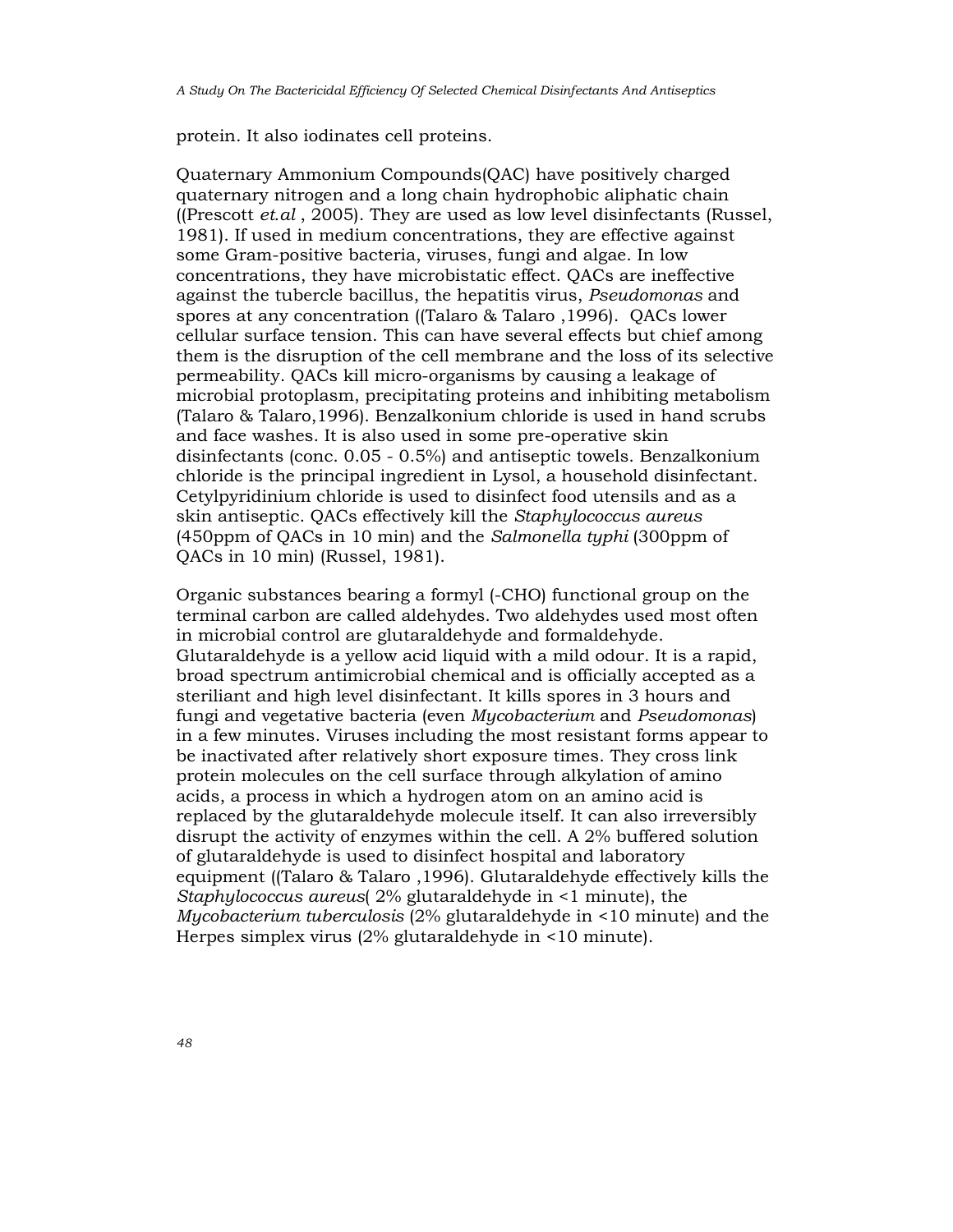## Disinfectant and antiseptic test methods

All disinfectant and antiseptic tests have the same final purpose of measuring the antimicrobial activity of a chemical substance or preparation. Over the past few years a large number of test methods have been developed to check the efficiency of disinfectants and antiseptics. They are subdivided into suspension tests, carrier and surface disinfection tests and other practice-mimicking tests (Reybrouck, 1998). The suspension tests comprise qualitative and quantitative suspension tests, and, as derived tests, the determination of the phenol coefficient and capacity tests.

The simplest disinfectant tests are the suspension tests. They all have the following features in common; an appropriate volume of bacterial suspension, the inoculum, is added to the disinfectant in the concentration to be tested. After a given exposure time, a sample is examined to determine whether the inoculum has been killed or not. Initially this was done in a qualitative way. A loopful of bacterial suspension was brought into contact with the disinfectant and again a loopful of this mixture was cultured for surviving organisms. Results were expressed as 'growth' (+ ) or 'no growth' ( - ). At present the number of surviving organisms is counted and compared to the original inoculum size. By subtracting the logarithm of the former from the logarithm of the latter, the decimal log reduction or microbicidal effect (ME) is obtained. An ME of 1 equals to a killing of 90% of the initial number of bacteria, an ME of 2 means 99% killed. A generally accepted requirement is an ME that equals or is greater than 5: at least 99.999% of the germs are killed. Several concentrations and exposure periods can easily be examined. A quantitative suspension test is the basic test in all contemporary testing schemes. It is examined in these suspension tests whether microorganisms are killed by a disinfectant in terms of a range of concentrations and several times of exposure. There is an intense contact between the disinfectant solution and the bacterial cells. As a result these tests are generally well standardized ((Russel, 1981)

Much research has been carried out to study the effectiveness and efficiency of disinfectants and antiseptics (Payne et al. 1998)

## Neutralizers

A neutralizer is an agent which posses the ability to quench the action of a disinfectant or an antiseptic. An effective neutralizer must satisfy the following criteria. First, the neutralizer must effectively inhibit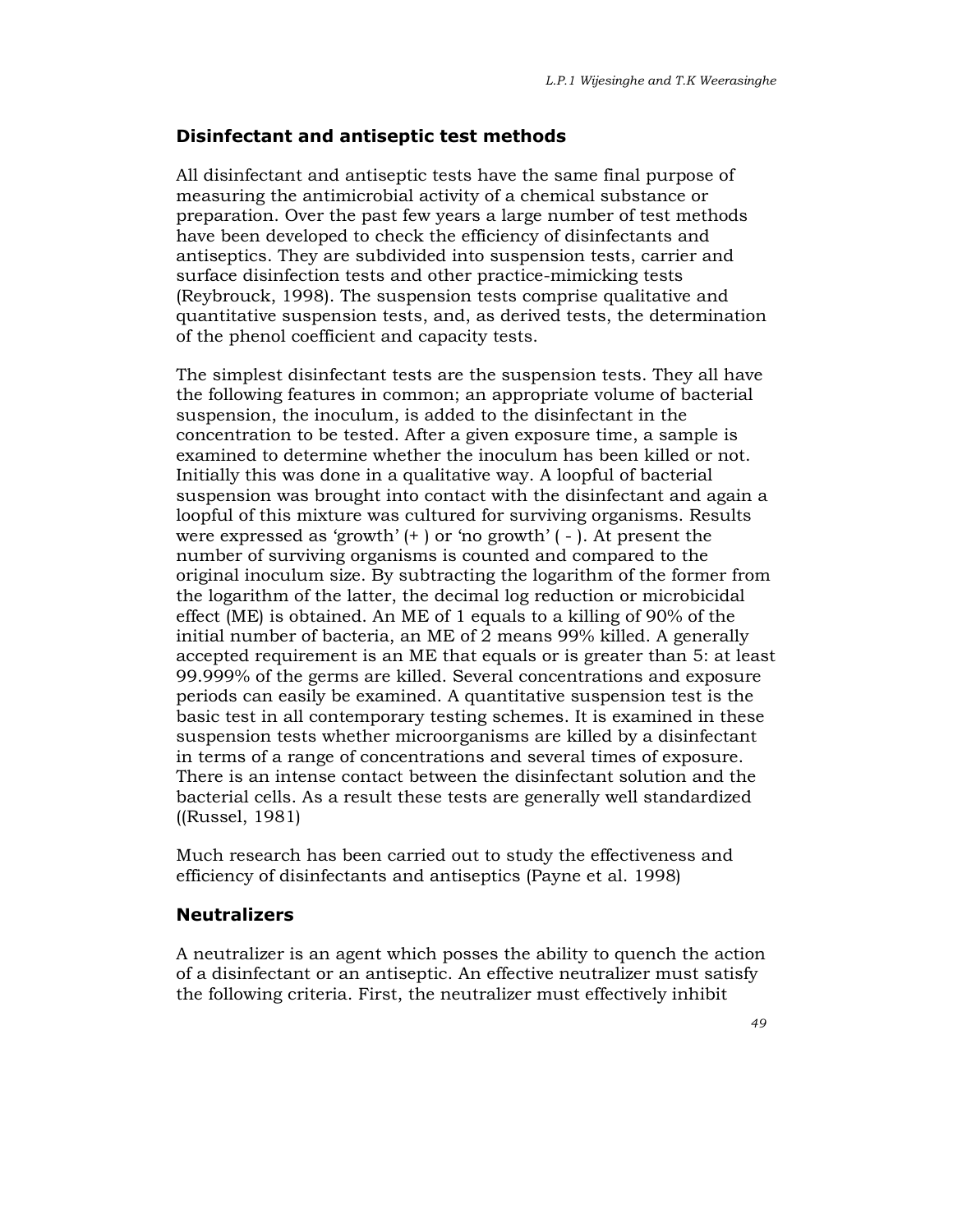the action of the biocidal solution. Second, the neutralizer must not itself be unduly toxic to the challenge organisms. Finally, the neutralizer and active agent must not combine to form a toxic compound.

In early studies of disinfection, efficacy was over estimated due to poor, or no, neutralization of the disinfectant after a specified time of exposure to the bacteria (Langsrud and Sundheim 1998, as quoted in Johnston et al.2001). Russell et al. (1981) stated that a failure to distinguish adequately the bacteriostatic and bactericidal effects has been responsible for inaccurate conclusions, notably with QACs. Compounds with high dilution coefficients rapidly lose their activity on dilution. However, it is not always known whether this is sufficient to remove the disinfectant bound to a viable cell. For this reason the incorporation of an appropriate neutralizing agent is incorporated, as well as dilution is recommended (Russel, 1981).

Johnston et al. (2002) showed that a combination of a Universal Quenching Agent (UQA) and dilution was effective at halting the action of all biocides tested, except phenyl mercuric acetate (PMA).

# Test Organisms

In most disinfectant test methods the Staphylococcus aureus and the Pseudomonas aeruginosa are used as test organisms. S.aureus is a Gram-positive, facultative anaerobic coccus. The optimum temperature for growth is  $37^{\circ}$ C, but it can grow anywhere between  $10^{\circ}$ C to  $46^{\circ}$ C. It can digest protein and lipids and ferment a variety of sugars (Block, 1977). S. aureus may occur as a commensal on human skin (particularly the scalp, armpits and groins); it also occurs in the nose (in about 25% of the population) and throat and less commonly, may be found in the colon and in the urine. It can survive on domesticated animals such as dogs, cats and horses. It can survive for some hours on dry environmental surfaces. S.aureus causes many diseases including boils and abscesses on skin, impetigo and food poisoning (Block,1977). This species is considered the most resistant of all non spore forming pathogens, with well developed capacities to withstand high salt (7.5-10.0%), extremes in pH, and high temperatures (up to  $60\degree$ C for 60 minutes). It also remains viable after months of air drying, and resists the effects of many disinfectants and antibiotics. These properties contribute to the reputation of S. aureus as a troublesome hospital pathogen ((Talaro & Talaro,1996).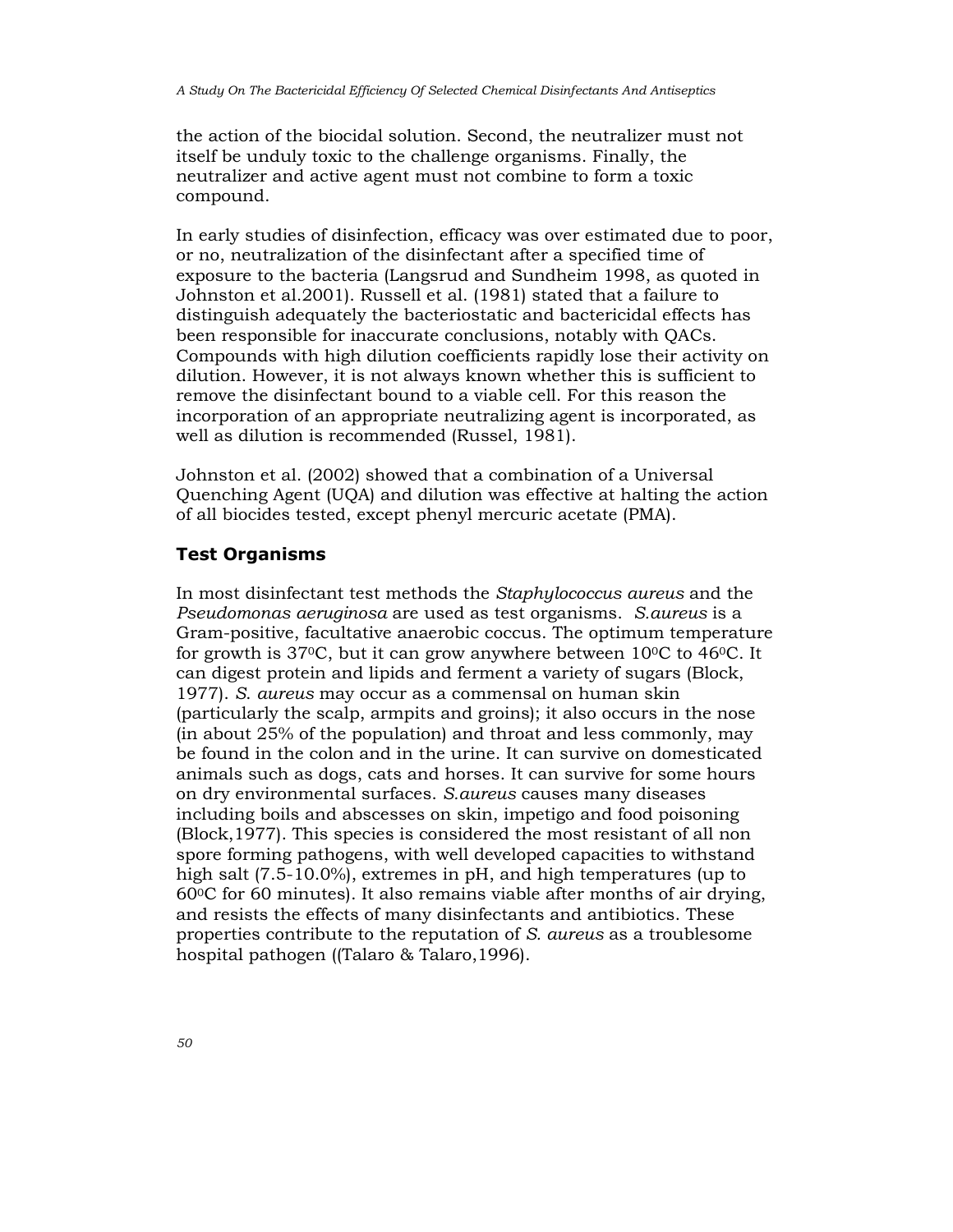P. aeruginosa is a Gram-negative, aerobic, rod-shaped bacterium with unipolar motility (Block, 1977). These bacteria are common inhabitants of soil and water. They occur regularly on the surfaces of plants and occasionally on the surfaces of animals. It is an opportunistic pathogen on both humans and plants. An opportunistic pathogen is an organism which exploits some break in the host's defences to initiate an infection. It causes urinary tract infections, respiratory system infections, dermatitis, soft tissue infections, bone and joint infections, gastrointestinal infections and a variety of systemic infections, particularly in patients with severe burns and in cancer and AIDS patients who are immunosuppressed. The P.aeruginosa infection is a serious problem in patients hospitalized with cancer, cystic fibrosis, and burns (Russel, 1981). It is very resistant to antiseptics and disinfectants. Therefore, it is considered a significant hospital pathogen.

New disinfectants and antiseptics are continuously being released to the market. Currently there are a large number of disinfectants and antiseptic products in the local market. However, their antibacterial effectiveness is not always well declared by the manufacturers. Therefore consumers find it difficult to choose the right product according to their needs. Sometimes consumers prefer to buy cheaper products without considering the antibacterial efficiency of the product. In the Sri Lankan context there is no proper control over disinfectants and antiseptics that are released to the market. It is necessary to standardize disinfectants and antiseptics before releasing them for consumer use.

This research project was initiated to test the efficiency of disinfectants and antiseptics found in the local market. Disinfectant and antiseptic products representing various chemical groups were selected and evaluated for their antibacterial activity during various test concentrations and contact times. This selection within a particular type was based on consumer usage in the open market. Recommended "use dilutions" of products were tested to check whether they actually possess the antibacterial activity declared by the manufacturer.

The main objective of this study was to test the bactericidal efficiency and effectiveness of chemical disinfectants and antiseptics found in the local market against the Staphylococcus aureus and the Pseudomonas aeruginosa. The study also aimed at finding out the most appropriate neutralizing agent between the phosphate buffer and the universal quenching agent, the efficiency of Dettol, Lysol and Chlorox against the Staphylococcus aureus and the Pseudomonas aeruginosa, the accuracy of the manufacturer's recommended use dilutions and to identify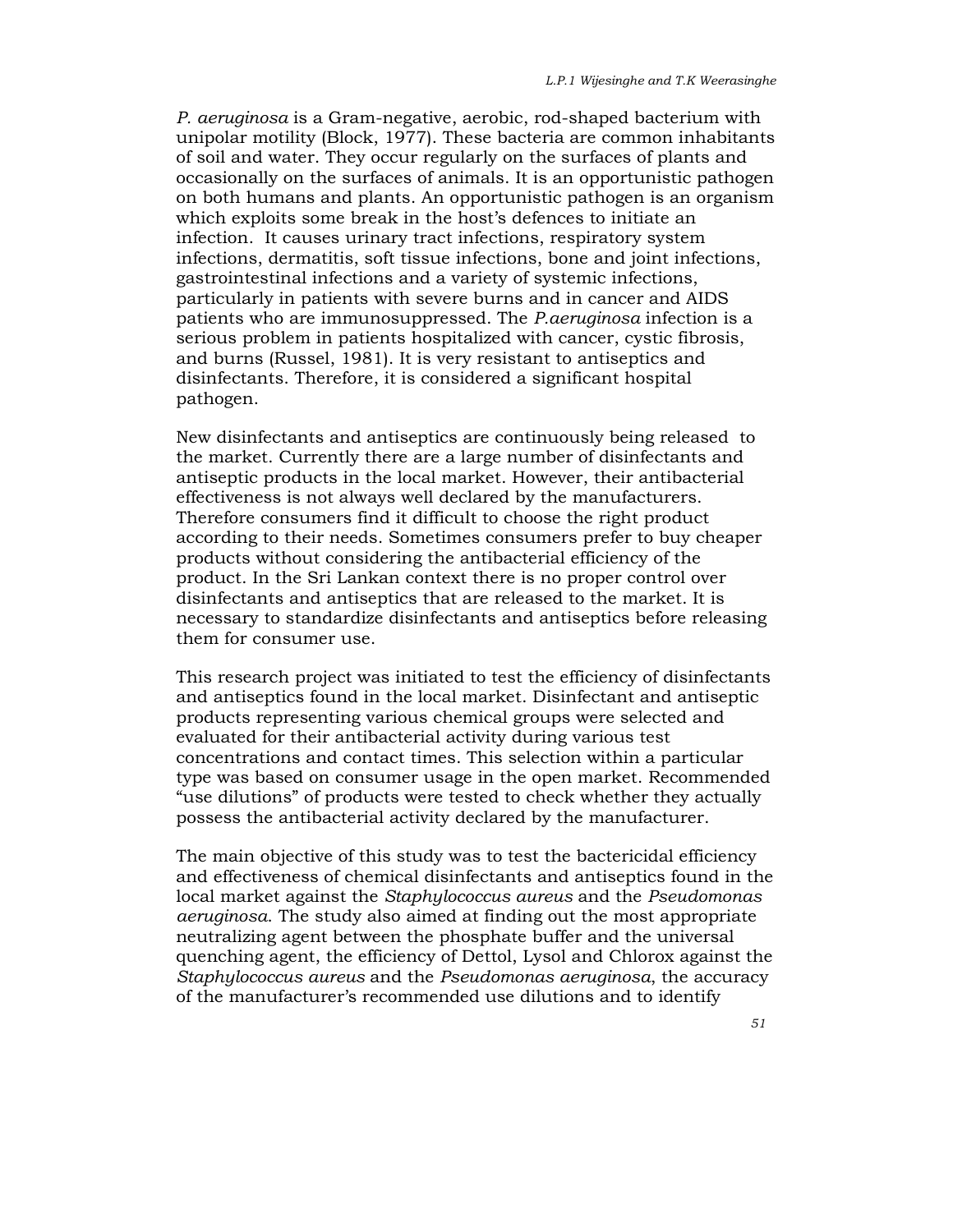which type of disinfectant and antiseptic among Dettol, Lysol and Chlorox has the most bactericidal effect against these organisms.

Disinfectants and antiseptics representing the soluble phenolics (Dettol), the Quaternary Ammonium Compounds (Lysol) and the Halogen (Chlorox) groups were assessed using phase 1, BS EN 1040; 1997, Chemical Disinfectants and Antiseptics, Basic bactericidal activity- Test method and requirements Phase 1. Dilution-Neutralization methods described in the standard was followed. The in vitro activity of these disinfectants and antiseptics against two challenge strains the Staphylococcus aureus and the Pseudomonas aeruginosa were analysed. All these disinfectants and antiseptics were tested four different concentrations. At 50% concentration, 2 times the recommended use dilution, recommended use dilution (stated on the cover of each disinfectant and antiseptic) and 0.5 times recommended use dilution. They were tested at 1, 5 and 15 minute contact times. Eight replicates were done for each testing time.

Before starting the test, all reagents were equilibrated to  $20^{\circ}$ C in a water-bath. An 8.0 ml of test product solution was added to 1.0 ml of sterile water. Then 1.0ml of the bacterial test suspension containing 1.5x 108 to 5x108 cfu/ml was added, vortexed to mix, and was kept in a 20oC water bath. 1, 5 and 15 minutes after the addition of the bacterial test suspension, 1 ml was removed and added to 8.0 ml neutralization medium to which 1.0ml sterile water had been added, mixed by vortexing, and left at  $20^{\circ}$ C. After 5 min neutralization time, duplicate 1.0ml volumes were pour plated with tryptone soya agar and incubated at 37oC for 48 hr prior to counting. The microbicidal effect (ME) was calculated by subtracting the log of viable count after disinfection (Na) from the log of the initial count in the bacterial test suspension  $(N \times 10^{-1})$ . The products must achieve a five log reduction in viable counts (ME value of 5 or higher) to accept as a microbicidal compound.

For all the products, preliminary tests were carried out to confirm the efficacy of the neutralization medium used in the study. The filter strip method was carried out to ascertain the efficacy of the neutralizer. The phosphate buffer and the Universal Quenching Agent (UQA) were tested. The study confirmed that UQA was more suitable as the neutralizer.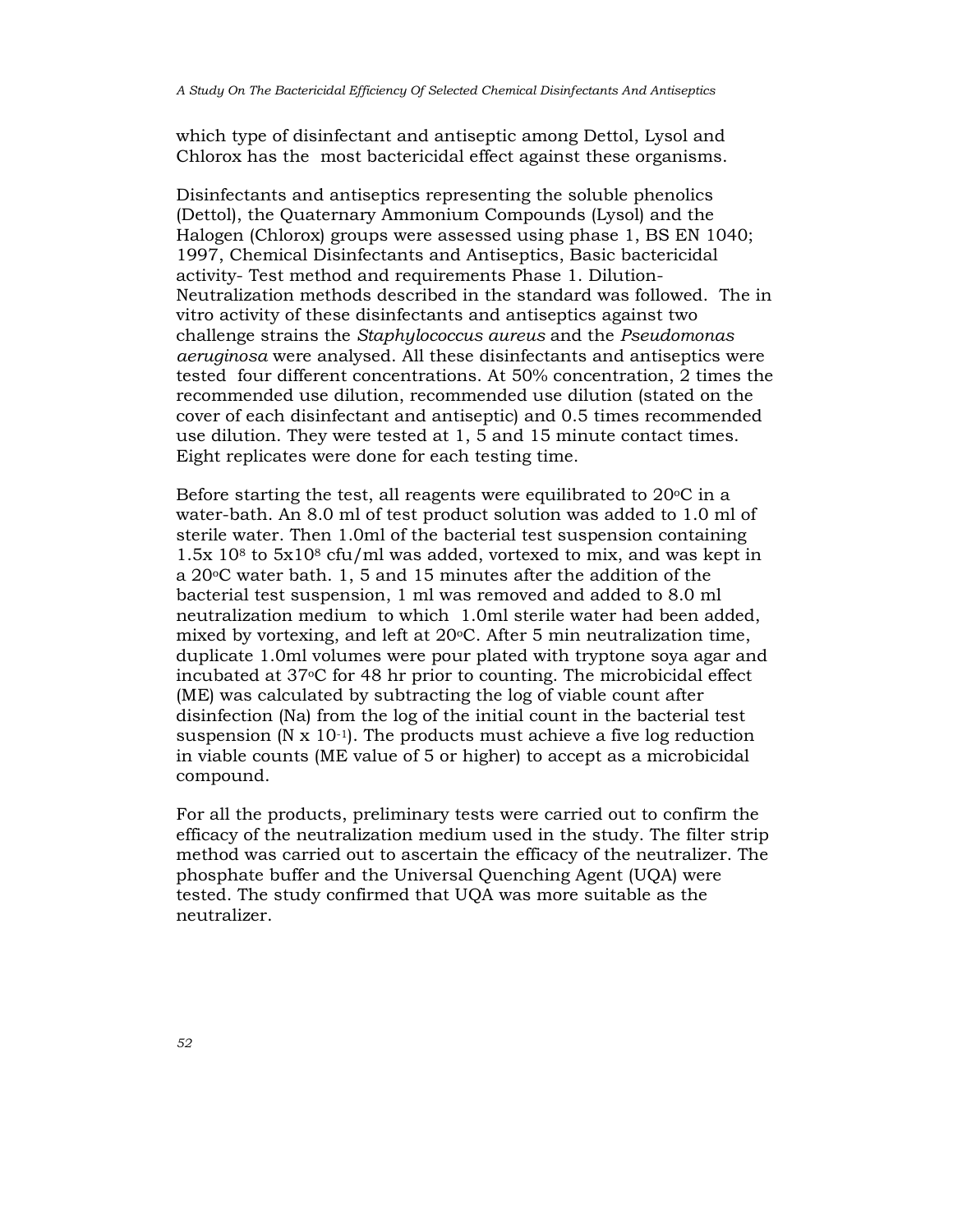# Calculation of weighted mean count (in cfu/ml) in bacterial test suspension (N)

$$
N = \frac{c}{(n_1 + 0.1n_2)d}
$$

- c = sum of the colonies counted on all the plates.
- $n_1$  = sum of the number of plate taken into account at the 1<sup>st</sup> dilution
- $n_2$  = sum of the number of plate taken into account at the  $2<sup>nd</sup>$ dilution
- d = the dilution factor corresponding to the 1st dilution taken in to account

# Calculation of viable counts (in cfu/ml) in test mixture  $(N_a)$

$$
N_{a} = \frac{c}{n \times d \times v}
$$

- c = sum of the colonies counted on both plates.
- n = number of plates taken into account
- d = dilution factor corresponding to the dilution taken into account
- v = sample volume

# Microbicidal Effect (ME)

For each test organism and product test concentration the reduction in viability (in cfu/ml) was calculated as follows:

Reduction in viability = 
$$
\frac{N \times 10^{-1}}{N_a}
$$

 $N =$  Number of cfu/ml in bacterial test suspension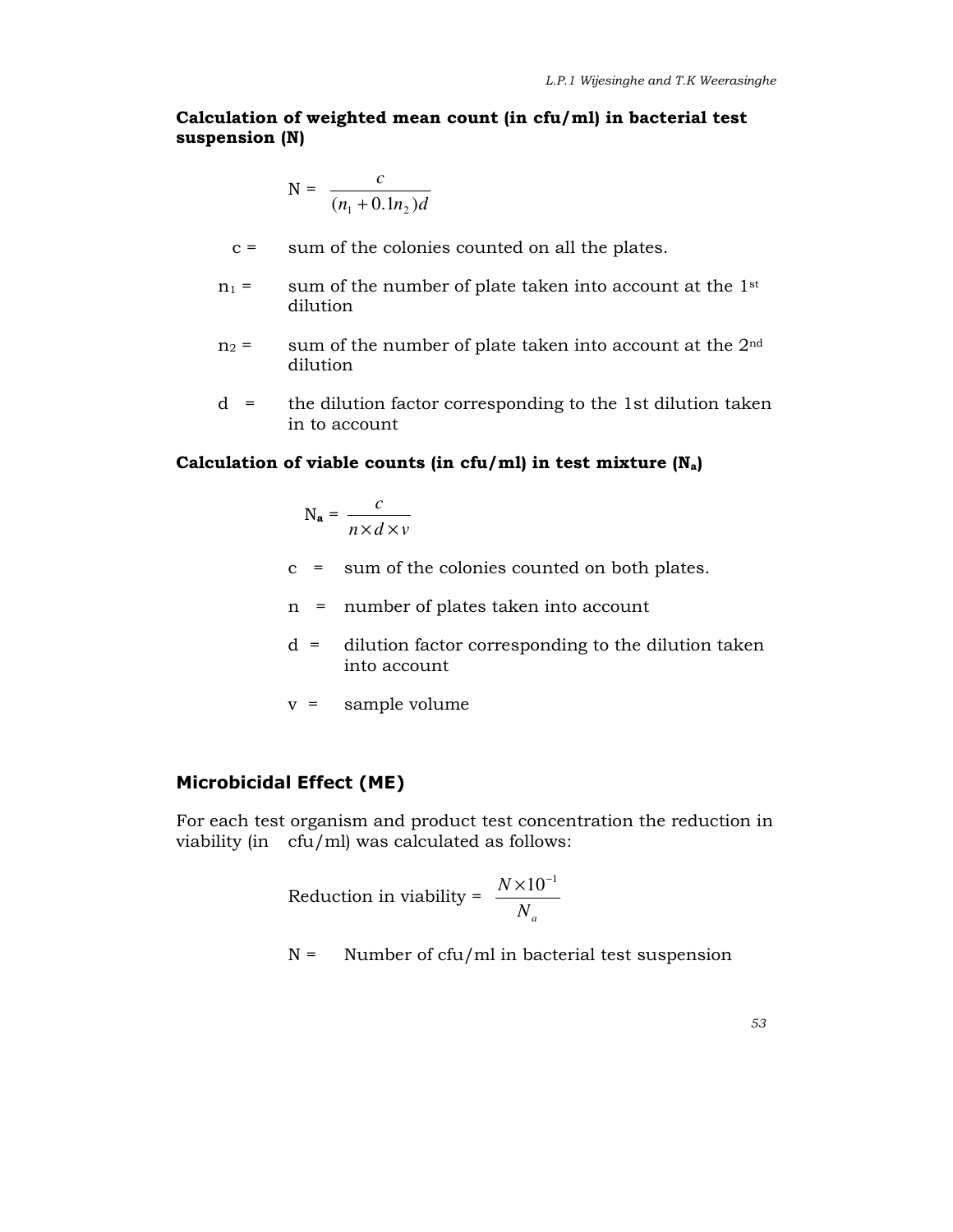A Study On The Bactericidal Efficiency Of Selected Chemical Disinfectants And Antiseptics

 $N_a$ = Number of cfu/ml in the test mixture

For each test organism and product test concentration the Microbicidal Effect was calculated as follows:

Microbicidal Effect (ME) = Log  $N \times 10^{-1}$  - Log

To pass the test, products must achieve at least an ME value of 5. It is a 5- log reduction in viable counts. (A 5-log reduction means a reduction in the number of microorganisms by 100,000-fold.)

ME 5 = Pass (Achieves a 99.999% killing of germs)

ME<5 = Fail (Fails to achieve a 99.999% killing of germs)

## Statistical Analysis

Statistical packages (Minitab new version version 11.12/SPSS version 11.01) were used to analyze the ME values statistically.

Student T tests were carried out for independent samples to find the significant effect of a particular disinfectant for test organisms (S.aureus and P.aeruginosa) with regard to the Mean ME values.

 H0- Mean ME values of S.aureus and P.aeruginosa for a particular disinfectant are equal. (For a single disinfectant  $ME$   $_{S. aureus}$  = ME  $_{P. aeruginosa}$ 

 H1- Mean ME values of S.aureus and P.aeruginosa for a particular disinfectant are equal. (For a single disinfectant ME  $_{S. aureus}$   $\neq$ ME  $_{P. aeruginosa}$ 

 If P value given by T test is less than 0.05 then H0 was rejected. Therefore it can be concluded that ME value of a particular disinfectant against the two organisms were significant at 5% significant level.

One sample T tests were carried out to find the significant effect of a particular disinfectant for the two test organisms at their recommended use dilutions.

 $H<sub>0</sub>$ - Mean ME value =5

H1- Mean ME value<5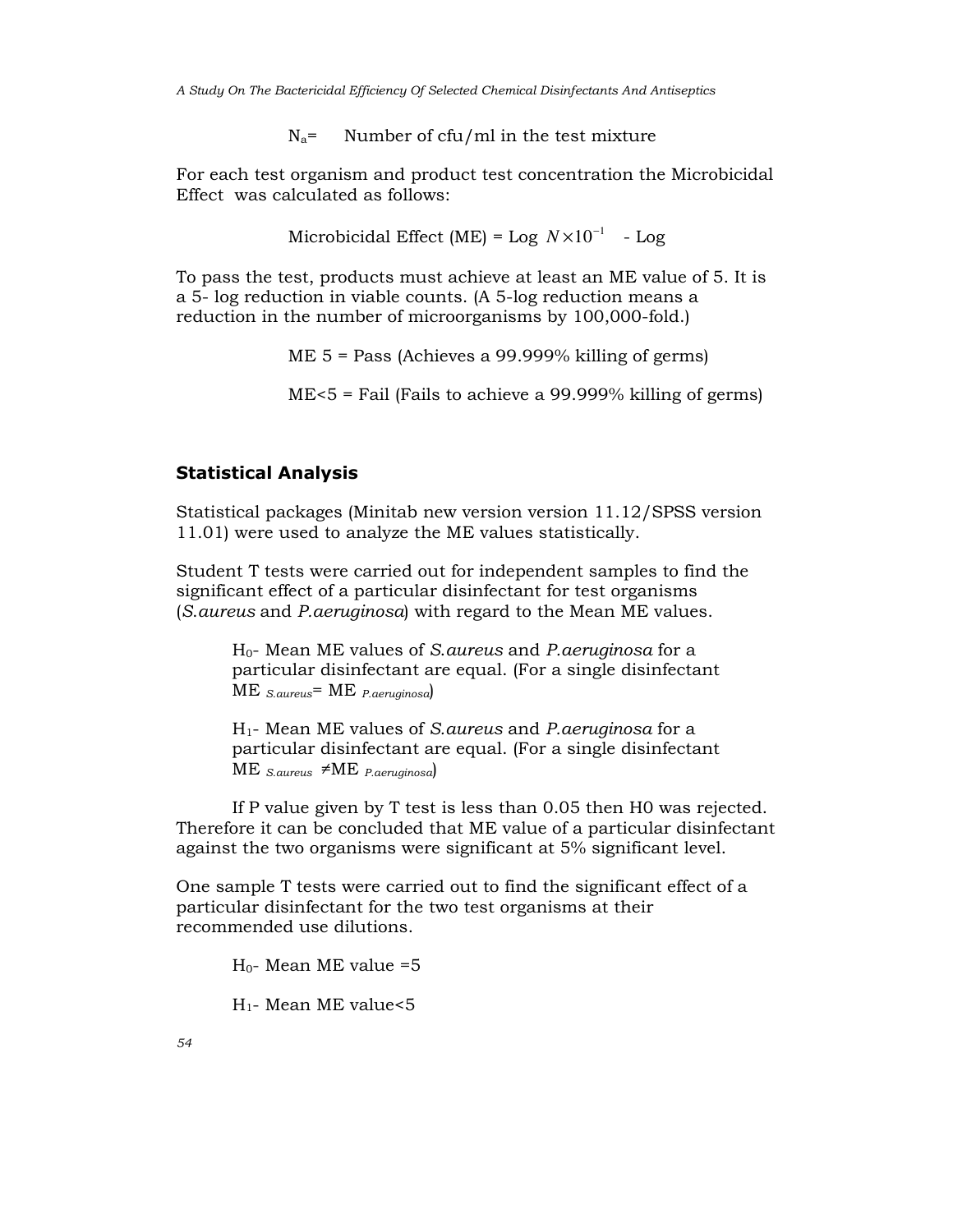If P value given by One sample T test was less than  $0.05$  then  $H_0$  was rejected. It can be concluded that Mean ME value of a disinfectant at the recommended use dilution is less than 5.





- HL- x 2.0 times disinfectant recommended use dilution, L –x 1.0 times disinfectant recommended use dilution,
- LL- x 0.5 times disinfectant recommended use dilution
- $^{\star\star}$  The ME value indicated as 5.00 in the graph could be 5 or greater than 5.
- Figure 2 : The Microbicidal Effect of Dettol against (a) S. aureus (b) P. aeruginosa at different concentrations and contact times



- HL- x 2.0 times disinfectant recommended use dilution, L –x 1.0 times disinfectant recommended use dilution,
- LL- x 0.5 times disinfectant recommended use dilution
- \*\* The ME value indicated as 5.00 in the graph could be 5 or greater than 5.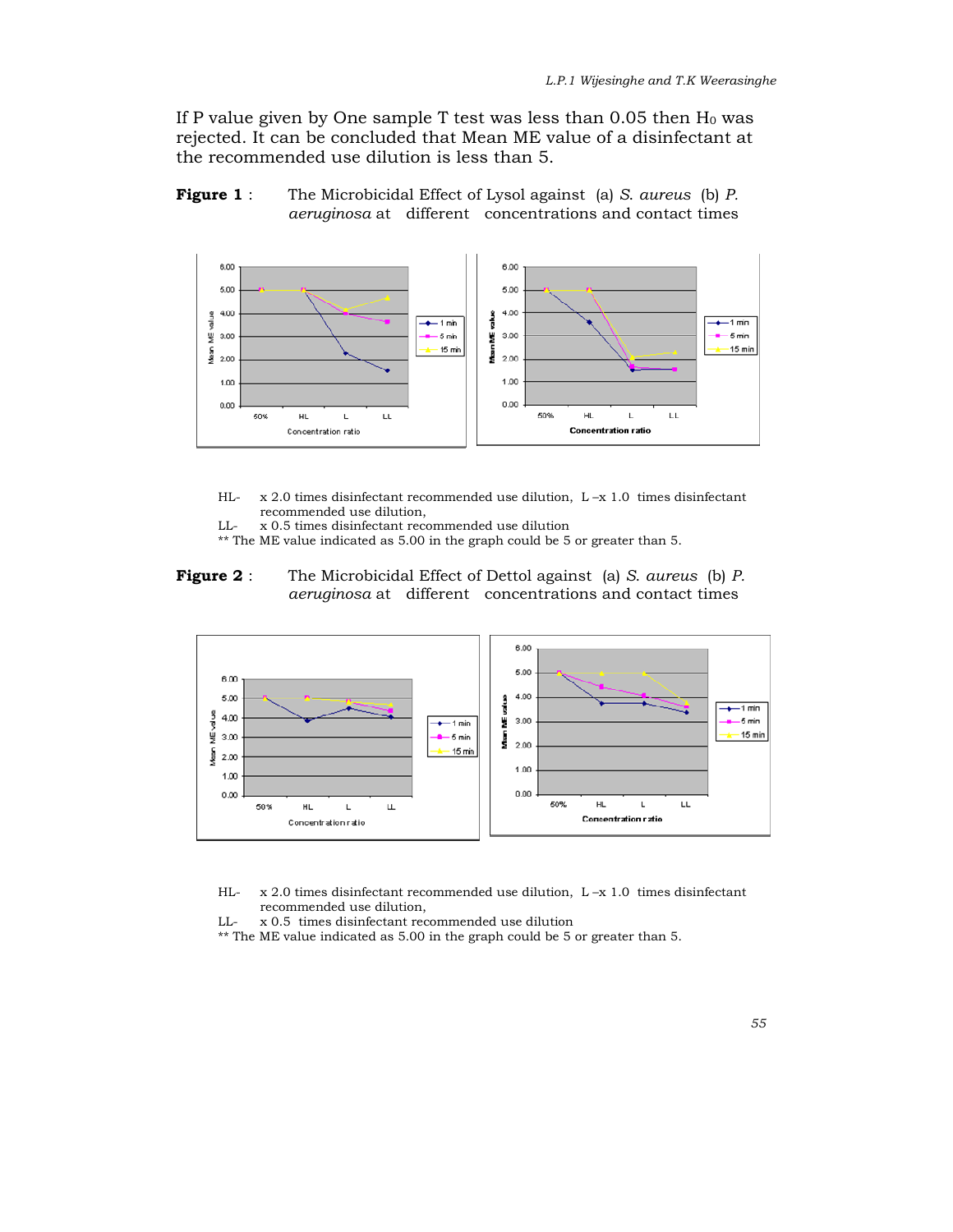#### **Figure 3** : The Microbicidal Effect of Chlorox against (a) S. *aureus* (b) P. aeruginosa at different concentrations and contact times



- HL-  $x$  2.0 times disinfectant recommended use dilution, L- $x$  1.0 times disinfectant recommended use dilution,
- LL- x 0.5 times disinfectant recommended use dilution
- \*\* The ME value indicated as 5.00 in the graph could be 5 or greater than 5.

 The results of the present study showed that even a contact time of 15 minutes was insufficient for an effective killing (99.999%) of the S. aureus (Figure 1a). A contact time of 10 minutes and the recommended use dilution specified by the manufacturer was not sufficient for effectively killing the P. aeruginosa (Figure 1b). The results showed that using a double concentration rather than the recommended use dilution of Lysol had a significant impact on killing both the S. aureus and the P. aeruginosa. Dettol achieved a 99.999% killing of the S. aureus within 5 minutes at the recommended use dilution (Figure 2a). A 15 minute contact time was the best in achieving an effective killing of the P. aeruginosa at the recommended use dilution (Figure 2b). The results of Chlorox indicated that a 15 minute contact time was far more effective against the S. aureus than a 5 minute contact time specified by the manufacturer (Figure 3a). Chlorox achieved a 99.999% killing of the P. aeruginosa within a contact time of 15 minutes in all concentrations tested (Figure 3b). It revealed that prolonged contact times increased the activity of Chlorox irrespective of the concentration used. At 1 minute contact time none of the products achieved a 5 log reduction against both the S. aureus and the P. aeruginosa.

The statistical evaluations also revealed that for the recommended use dilutions of the products, only Chlorox achieved a ME value of 5 within 15 minute contact time, against both the S. aureus and the P.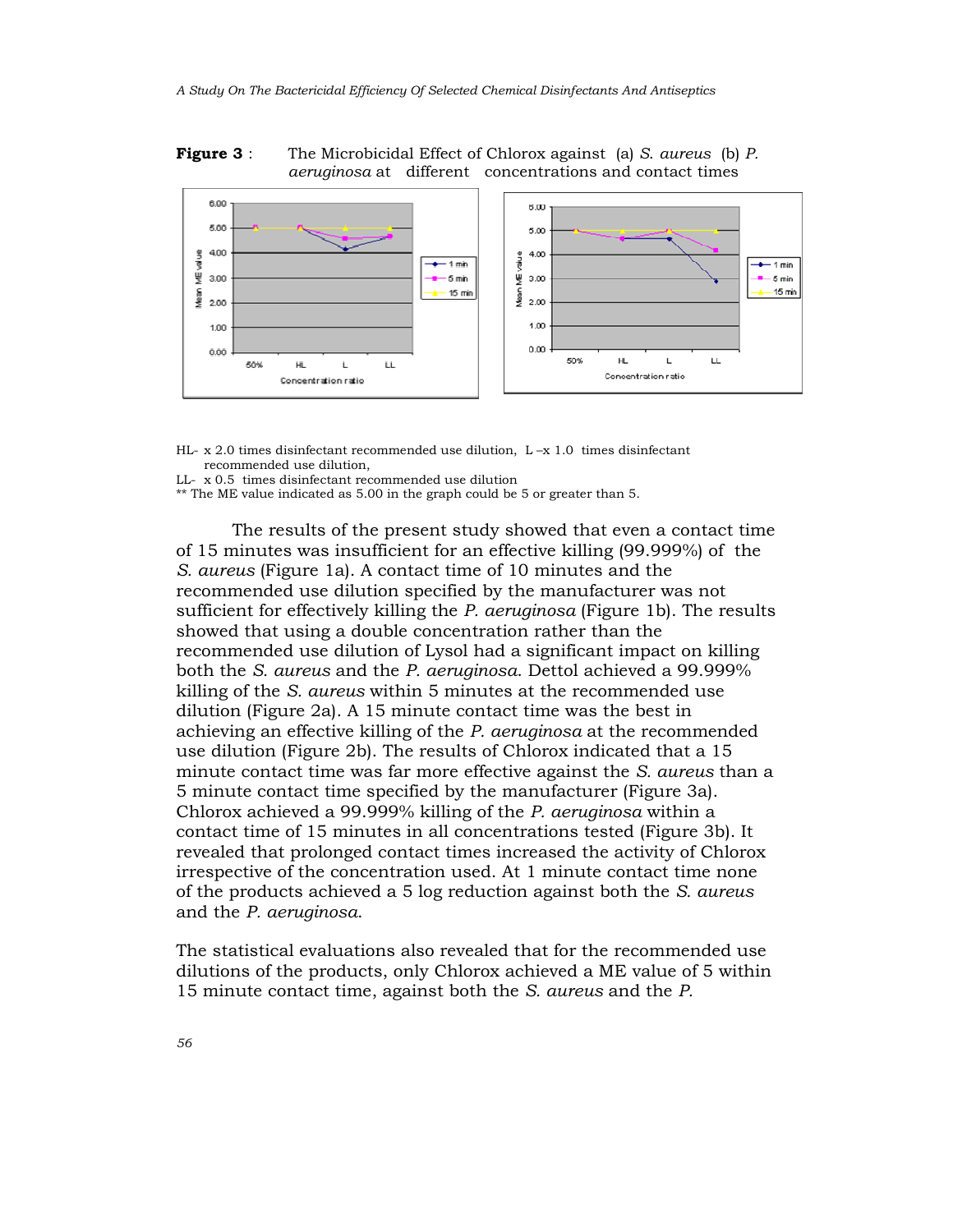aeruginosa, at 5% significant level. Both Lysol and Dettol failed to achieve an ME value of 5, against either of the test organisms at their recommended use dilutions and a contact time of 15 minutes, at 5% significant level.

 There were significant differences (p <0.05) between the microbicidal activities of Lysol and Dettol against the S. aureus and the P. aeruginosa. However, there was no significant difference (p >0.05) between the microbicidal activities of Chlorox against the S. aureus and the P. aeruginosa. Results indicated that Lysol and Dettol were more effective against S. aureus.

The overall results suggest that Chlorox was the best disinfectant against both the S. aureus and the P. aeruginosa at the recommended use dilution.

## References:

- Anon(1997) BS EN 1040; Chemical disinfectants and antiseptics, Basic bactericidal activity-test method and requirements (Phase 1), London; British Standards Institution.
- Block, S.S.(1977); Disinfection, Sterilization and Preservation; 2nd Edition; Lea & Febiger (3,K,p 30).
- Espigares,E; Bueno,A; Fernandez-Crehuet M; Esprages m;(2003); Journal of Hospital Infection 55, 137-140.
- Johnston,M.D; Lambert,R.J.W; Hanlon,G.W.; and Denyer,S.P;(2002); A rapid method for assessing the suitability of quenching agents for individual biocides as well as combinations; Journal of Applied Microbiology 92, 784-789.
- McDonnell,G; Russell, D;(1999); Antiseptics and Disinfectants: Activity, Action and Resistance; Clinical Microbiology Reviews, v, 12(1), 147-179
- Pelczar,M.J; Chan E.C.S; Kleig N.R.;(1993) 1st Edition; McGraw Hill Inc; Microbiology Concepts and Applications; 221-237
- Prescott,L.M. ; Harley,J.P.; Klein,A.K.;(2005); Microbiology; 6th Edition; McGraw Hill; 134-146
- Reybrouck, G (1998); The testing disinfectants; International Biodeterioration and Biodegradation, 41, 269-272.